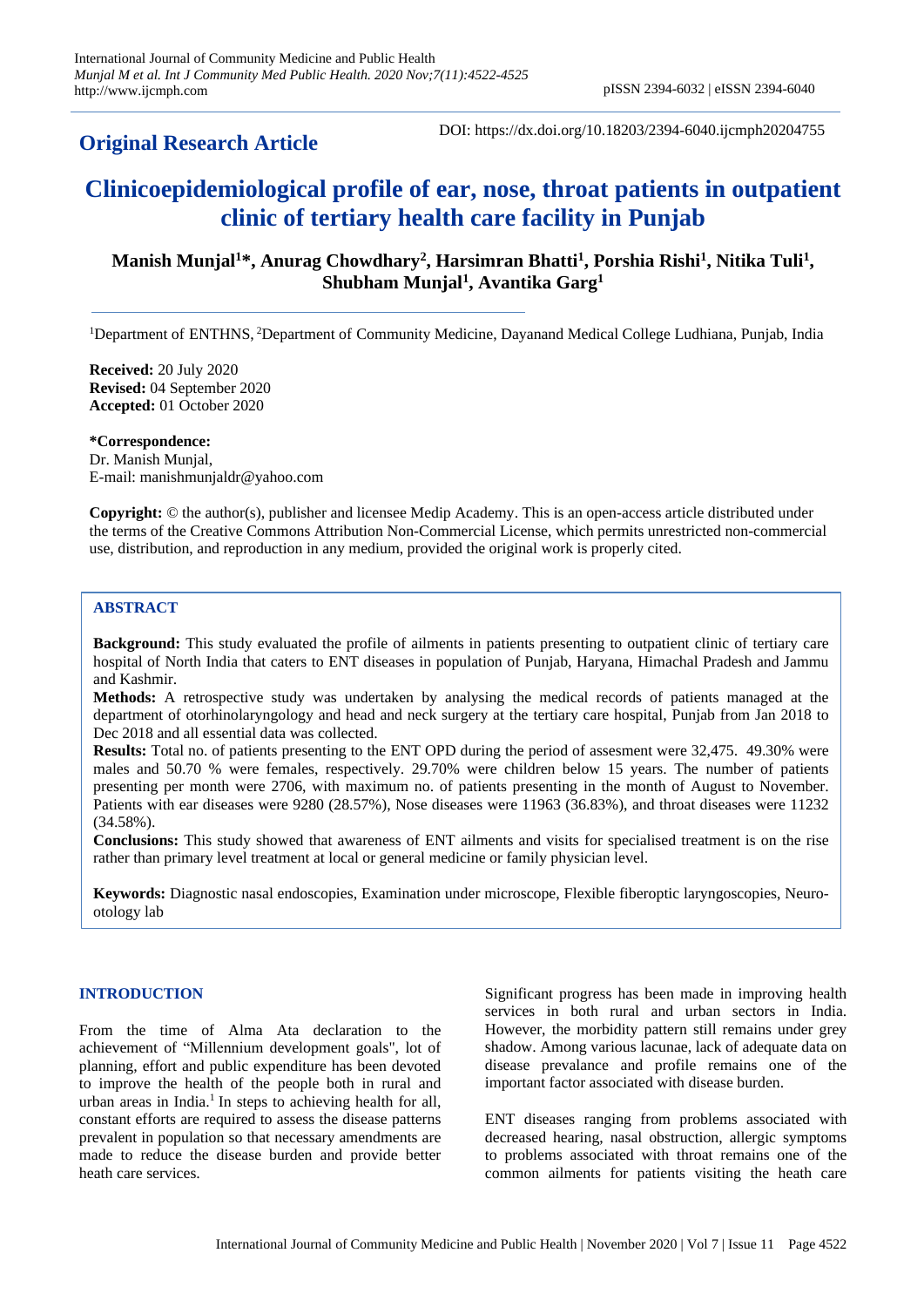professionals. In this regard, a study was conducted to determine the pattern of ENT ailments in patients visiting the OPD in tertiary care hospital catering services to population of Punjab, Haryana, Himachal Pradesh and Jammu region.

The objective of the study was to study the clinicoepidemiological profile of otorhinolaryngology disorders in the patients attending OPD at Dayanand Medical College and Hospital, Ludhiana.

# **METHODS**

A retrospective study was carried out in the Department of ENT at Dayanand Medical College and Hospital, Ludhiana in Punjab.

#### *Inclusion criteria*

All the patients who attended or referred to ENT OPD from 1<sup>st</sup> Jan 2018 to 31<sup>st</sup> Dec 2018.

Patients records were obtained from the medical records department.

All the patients were categorised according to age, gender, and clinical diagnosis.

The classification of cases based on the main symptoms or clinical signs with which the patients presented to outpatient clinic.

Relevant data collected from the endoscopy lab in ENT OPD where examination under microscope and audiological assessment in audiology and neuro-otology lab for patients with ear ailments, diagnostic nasal endoscopy for patients with nasal symptoms and flexible fiberoptic laryngoscopy and speech assesment for patients requiring throat evaluation were done respectively.

All statistical analysis was performed using Microsoft Excel and Statistical Package of Social Sciences (SPSS) version 17 for Microsoft Windows (SPSS Inc. Released 2008. SPSS Statistic for windows, version 17.0, Chicago).

#### **RESULTS**

During this period, 32,475 patients presented to the OPD in department of otorhinolaryngology and head and neck surgery at Dayanand medical college and hospital Ludhiana, for treatment of their ailments. 49.30% were males and 50.70 % were females, respectively (Table 1). Out of them, 29.70% were children below 15 years and 70.30% accounted for patients above 15 years of age (Table 2).

Most patients presented with ear complaints, accounting for 46.56% of the cases followed by patients presenting with nasal complaints noted in 32% of all the cases and throat symptoms present in 21% of the cases (Table 3).

#### **Table 1: Distribution of patients based on gender.**

| <b>Distribution of patients</b> | N(%)          |
|---------------------------------|---------------|
| <b>Males</b>                    | 14563 (49.30) |
| <b>Females</b>                  | 17912 (50.70) |
| <b>Total</b>                    | 32475 (100)   |

#### **Table 2: Age distribution of patients.**

| Distribution of patients | N(%           |
|--------------------------|---------------|
| $<$ 15 years of age      | 9645 (29.70)  |
| >15 years of age         | 22830 (70.30) |
| <b>Total</b>             | 32475 (100)   |

### **Table 3: Distribution of patients based on clinical profile.**

| <b>Type of ailment</b> | N(%           |
|------------------------|---------------|
| <b>Ear ailments</b>    | 15122 (46.56) |
| <b>Nose ailments</b>   | 10396 (32.01) |
| <b>Throat ailments</b> | 6957 (21)     |
| <b>Total patients</b>  | 32475 (100)   |

Out of total patients presenting to ENT OPD, 3701 (11.39) patients required further evaluation in endoscopy lab for detailed examination in the form of Diagnostic nasal endoscopy, Examination under microscope and Flexible fiber optic laryngoscopy for nose, ear and throat examination respectively. Diagnostic nasal endoscopy was done in 1149 patients, Examination under microscope was done in 572 patients and Flexible fiberoptic laryngoscopy was done in 1980 patients (Table 4).

#### **Table 4: Distribution of patients based on type of evaluation.**

| <b>Type of evaluation</b>                                               | No. of<br><b>patients</b> |
|-------------------------------------------------------------------------|---------------------------|
| <b>Examination under microscope</b>                                     | 572                       |
| Diagnostic nasal endoscopy                                              | 1149                      |
| <b>Flexible fiberoptic laryngoscopy</b>                                 | 1980                      |
| <b>Pure tone audiometry</b>                                             | 4751                      |
| <b>Impedence audiometry</b>                                             | 1869                      |
| <b>Otoacoustic emission and brainstem</b><br>evoked response audiometry | 1713                      |
| <b>Speech therapy</b>                                                   | 1740                      |
| Electronystagmography                                                   | 149                       |
| <b>Facial nerve stimulation testing</b>                                 | 98                        |
| <b>Total</b>                                                            | 14021                     |

#### **DISCUSSION**

This retrospective analysis reveals the awareness of the Punjab population with respect to ailmets concerning the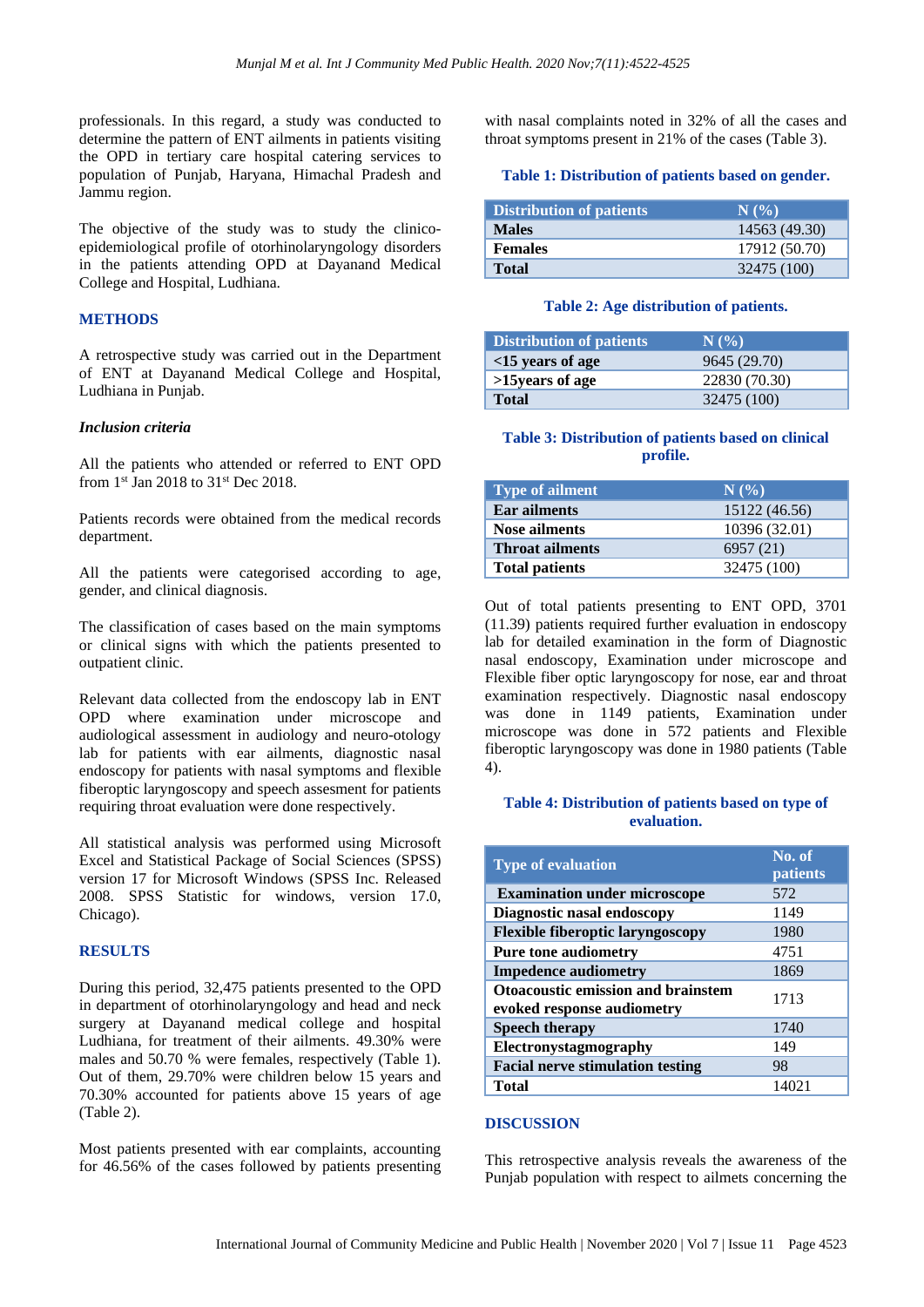speciality of otorhinolaryngology and head and neck surgery. Over a period of one year, 32475 patients attended the ear, nose, throat, head and neck surgery outpatient clinic of the institution. In our study, the patients of either gender were almost equivalent in number i.e. 49.30% males and 50.70% females, thereby emphasising the fact that there is no gender discrimination in getting treatment in today's era. In a study by Fasnula et al 2013, five thousand and one new patients were managed for ear, nose and throat diseases at the Department of Otorhinolaryngology, University College Hospital, Ibadan, Nigeria. There were 2641 (52.8) males and 2360 (47.2) females with a sex ratio of 1:1 (M: F). $<sup>1</sup>$  In another study by B.K. Das et al 2017, out</sup> of 40,747 ENT patients, 22464 were males 55.13% and 18283 were females 46.87%. The ratio of male: female in this study was 1.17:1.

With rising awareness among population regarding disease and need for early management to prevent complications, it was observed that 46.56% patients presented for otological ailments followed by rhinologic seen in 32.01% and laryngeal ailments in 21% cases. The hearing disability compels more individuals to visit ent clinics as can be seen from the study statistics. The higher incidence of otologic problems is most likely attributed to persistent habit of ear picking leading to undue traumatic bleeds, otitis externa, otomycosis or even traumatic ear drum perforations. Similarly neglected childhood adenoiditis with consequent safe or unsafe ear pathologies.

In a similar study by Ayotunde et al (2013), 58% of the patients presented with ear ailments with pateints presenting with rhinologic complaints accounting for 21% of the cases.<sup>1</sup> In another study by Furtado PL (2011), 15.309 patients presented with otologic complaints (62.27); 4,561 with rhinologic complaints (18.55); 4,203 with pharyngolaryngostomatologic complaints (17.09); and 510 head  $&$  neck surgery cases  $(2.07).$ <sup>3</sup>

In a study by Khanam et al (2017), diseases of ear (39.75) were most common ENT problem among the study population followed by tonsillitis (15.34), rhinitis  $(6.97)$ , enlarged adenoids  $(6.51)$  and epistaxis  $(4.65)$ .<sup>4</sup>

In another study by Kishore Kumar et al (2017), the most common disease reported was CSOM in 31 (15.5) patients followed by otitis externa 25 (12.5), pharyngitis 21 (10.5), URTI patients 20 (10.0). 5

The common cases for which antimicrobials prescribed were infections like pharyngitis, acute suppurative otitis media (ASOM), chronic suppurative otitis media (CSOM), tonsillitis, laryngitis reported in the study by Ramachandra K et al. 6

Antibiotics are commonly prescribed for common cold, laryngitis, pharyngitis/tonsillitis, acute rhinitis, acute rhinosinusitis and acute otitis media in adults and children in primary and tertiary care.7,8

It was observed that with counselling and motivation to undergo specialised examinations, 43.17% of patients underwent evaluation in endoscopy, audiology and neurotology lab. The no. of patients subjected to diagnostic nasal endoscopy were 1149, for examination under microscope were 572 and 1980% of patients were subjected to flexible fiberoptic laryngoscopy .

Patients who underwent evalution in audiology lab were 10,073. Out of them, 4751 were assesed for hearing with pure tone audiometry, 1713 with otoacoustic emission and brainstem evoked response audiometry and 1740 patients were evaluated for speech and were subjected to speech therapy. The data collected from neurootology lab showed that 149 of patients underwent ENG, 98 for facial nerve stimulation testing.

In our study it was observed that willingness for diagnostic procedures was mostly for laryngeal i.e. 1980 examination with flexible fiber optic laryngoscopy or 70 degree hopkins endoscopy. It has been attributed to laryngeal cancerophobia being the primary reason in patients presenting with throat complaints.

Detailed evaluation of pattern of diseases among patients presenting to ENT OPD helps in identifying the prevalance of common diseases which would prove to be relevant and beneficial to the development of medical ENT curriculum in the region of Punjab and nearby states seeking medical facilities from this tertiary care hospital and subsequent medical practice.

# **CONCLUSION**

The present study on patients presenting to ENT OPD in a tertiary care hospital has shown patterns of diseases common in the region of Punjab, Haryana, Himachal Pradesh and Jammu Region. The analysis helps in defining the content and extent of medical curriculum in otorhinolaryngology, thereby guiding and enriching the medical residents in the pursuit of relevant knowledge and skill in managing the relevant common ENT ailments. The study also helps in assessing the rising trend and awareness among patients willingness as well as examining doctors for prefering endoscopic diagnostic procedures for ear, nose and throat examinaton, thereby helping in early diagnosis and management of ENT ailments.

*Funding: No funding sources*

*Conflict of interest: None declared*

*Ethical approval: The study was approved by the Institutional Ethics Committee*

# **REFERENCES**

1. Fasnula AJ, Samdi M, George ON. An audit of Ear, Nose and Throat diseases in a tertiary health institution in South-western Nigeria. Pan African Medic J. 2013;14:1.